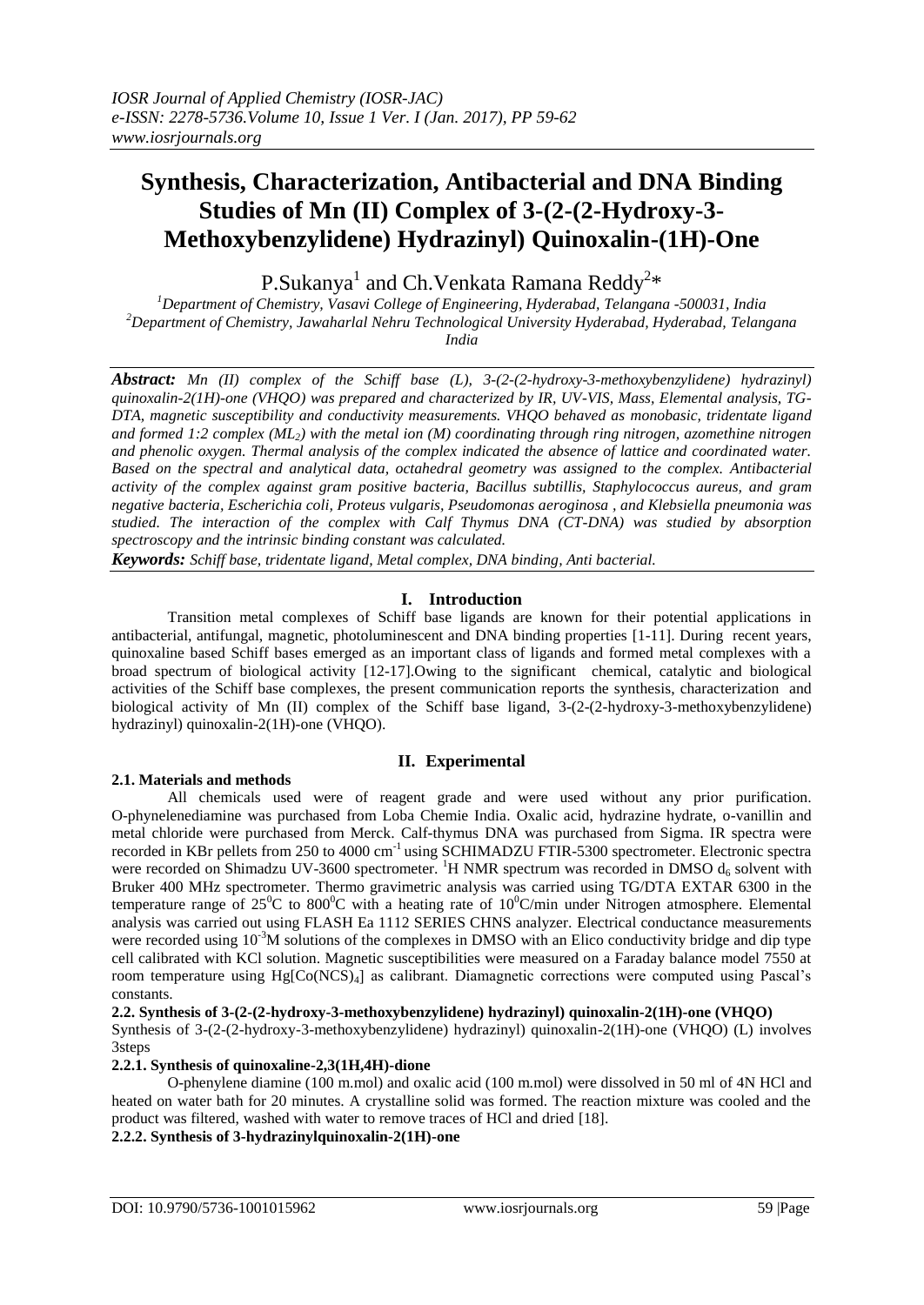A mixture of quinoxaline-2, 3 (1H, 4H)-dione (100 m.mol), hydrazine hydrate (50 ml) and water (50 ml) was heated under reflux for 2 hours. The reaction mixture was cooled and the yellow solid obtained was collected by filtration, washed with water and recrystallized from n-butanol [19]. Yield: 86%

## **2.2.3. Synthesis of 3-(2-(2-hydroxy-3-methoxybenzylidene) hydrazinyl) quinoxalin-2(1H)-one**

The Schiff base was prepared by the condensation of 3-hydrazinylquinoxalin-2(1H)-one with 2-hydroxy-3-methoxybenzaldehyde. 0.05 moles of 2-hydroxy-3-methoxybenzaldehyde in methanol was added drop wise to 0.05 moles of 3-hydrazino quinoxaline-2-one in methanol, a catalytic amount of acetic acid was added and the reaction mixture was stirred at room temperature for 30 minutes. The reaction was monitored by TLC using chloroform and methanol (9:1). The yellow solid obtained was collected by filtration, washed with methanol and n-hexane and dried over anhydrous calcium chloride. Yield 89%, M.P. 224°C.

### **2.2.4. Synthesis of Mn (II) complex of VHQO**

Mn (II) complex is prepared by adding 100 m.mol of hot methanolic suspension of VHQO in small increments to 50 m.mol of a hot methanolic solution of Mn (II) chloride in a two necked round bottom flask. The pH of the reaction mixture was adjusted to  $\approx$ 8 using alcoholic ammonia. The reaction mixture was refluxed on a water bath for about three hours. The colored solid obtained was filtered in hot condition, washed successively with methanol and n-hexane and dried over anhydrous calcium chloride in a desiccator at room temperature.

### **2.3. DNA binding studies**

CT-DNA solution was prepared in  $KH_2PO_4$  and  $K_2HPO_4$  buffer . The concentration of DNA was determined from the absorption intensity at 260 nm and  $\varepsilon$  value (6600 M<sup>-1</sup> cm<sup>-1</sup>) [20, 21]. Electronic absorption titrations were performed by adding increased amounts of CT-DNA to the solution of the metal complex in DMSO. The solution after each addition of DNA was incubated for 10 minutes before recording of the absorption spectra. The intrinsic binding constant  $(K_b)$  was determined using the following equation [22].

 $[DNA]/(\epsilon_a-\epsilon_f) = [DNA]/(\epsilon_b-\epsilon_f) + 1/K_b(\epsilon_b-\epsilon_f)$ 

Where, [DNA] represents the concentration of DNA in base pairs,  $\varepsilon_a \varepsilon_b$  and  $\varepsilon_f$  are apparent extinction coefficient, extinction coefficient for free metal complex and extinction coefficient for the metal complex in fully bound form respectively.

### **2.4. Antibacterial studies**

The antibacterial activity of the complex was tested against Gram positive bacteria *Staphylococcus aureus* , *Bacillus subtillis* and Gram negative bacteria *Escherichia coli, Proteus vulgaris, Pseudomonas aeroginosa , and Klebsiella pneumonia* in the nutrient agar media by using DMSO as negative control.

### **III. Results And Discussion**

The Mn (II) complex is stable in air, non hygroscopic, insoluble in water and common organic solvents but soluble in DMF and DMSO. The elemental analysis Calc. for  $C_{32}H_{26}MnN_8O_6$ : C 57.06%, H 3.89%, and N 16.63%; Found: C 56.92%, H 3.76%, and N 16.54%. The ESI-MS: The molecular ion peak is observed at m/Z=673.0084.The mass and elemental analysis data are in good agreement with the formation of 1:2complex (ML2*)*. Magnetic moment value of the complex is calculated as 5.83 BM. The Molar Conductance value  $(4.4 \Omega^{-1} \text{Cm}^2 \text{ mol}^{-1})$  indicates that the complex is non-electrolyte.

### **3.1. IR Spectra**

IR spectrum of VHQO exhibited the characteristic bands at 3581 cm<sup>-1</sup> v (OH) phenolic, 1678 cm<sup>-1</sup>  $\nu$  (C=O), 1614 cm<sup>-1</sup>  $\nu$  (C=N) <sub>free</sub>, 1465 cm<sup>-1</sup>  $\nu$  (C=N) <sub>ring</sub> and 1344 cm<sup>-1</sup>  $\nu$  (C-O). The band observed at 3581 cm<sup>-1</sup> in the ligand due to  $\upsilon$  (OH) stretching frequency is absent in the complex indicating the coordination of -OH group through deprotonation. Participation of phenolic group in coordination is further supported by the positive shift of  $\upsilon$  (C-O) peak at 1344 cm<sup>-1</sup> of VHQO to 1357 cm<sup>-1</sup> in the complex [2]. The characteristic azomethine  $v$ (-CH=N-) peak observed at 1614 cm<sup>-1</sup> in the IR spectrum of the VHQO appears at 1600 cm<sup>-1</sup> in the complex suggesting the involvement of azomethine nitrogen in coordination [23]. Participation of ring nitrogen in coordination is evidenced by the negative shift of the  $v$  (C=N) <sub>ring</sub> peak at 1465 cm<sup>-1</sup> of the ligand to 1440 cm<sup>-1</sup> in the complex. The peaks at 449 and 395 cm<sup>-1</sup> in the complex are assigned to  $\upsilon$  (Mn-O) and  $\upsilon$  (Mn-N) respectively.

### **3.2. Electronic Spectra**

Electronic absorption spectra of the ligand and the complex [Fig.1] recorded in DMSO showed peaks at 266 and 276nm corresponding to  $\pi$ - $\pi$ <sup>\*</sup> transitions and at 358,377 and 397nm corresponding to n- $\pi$ <sup>\*</sup> transitions. An absorption band at 457 nm in the electronic spectrum of Mn (II) complex assigned to  ${}^6A_{1g} \rightarrow {}^4A_{1g}$  transition supports an octahedral geometry for the complex[24].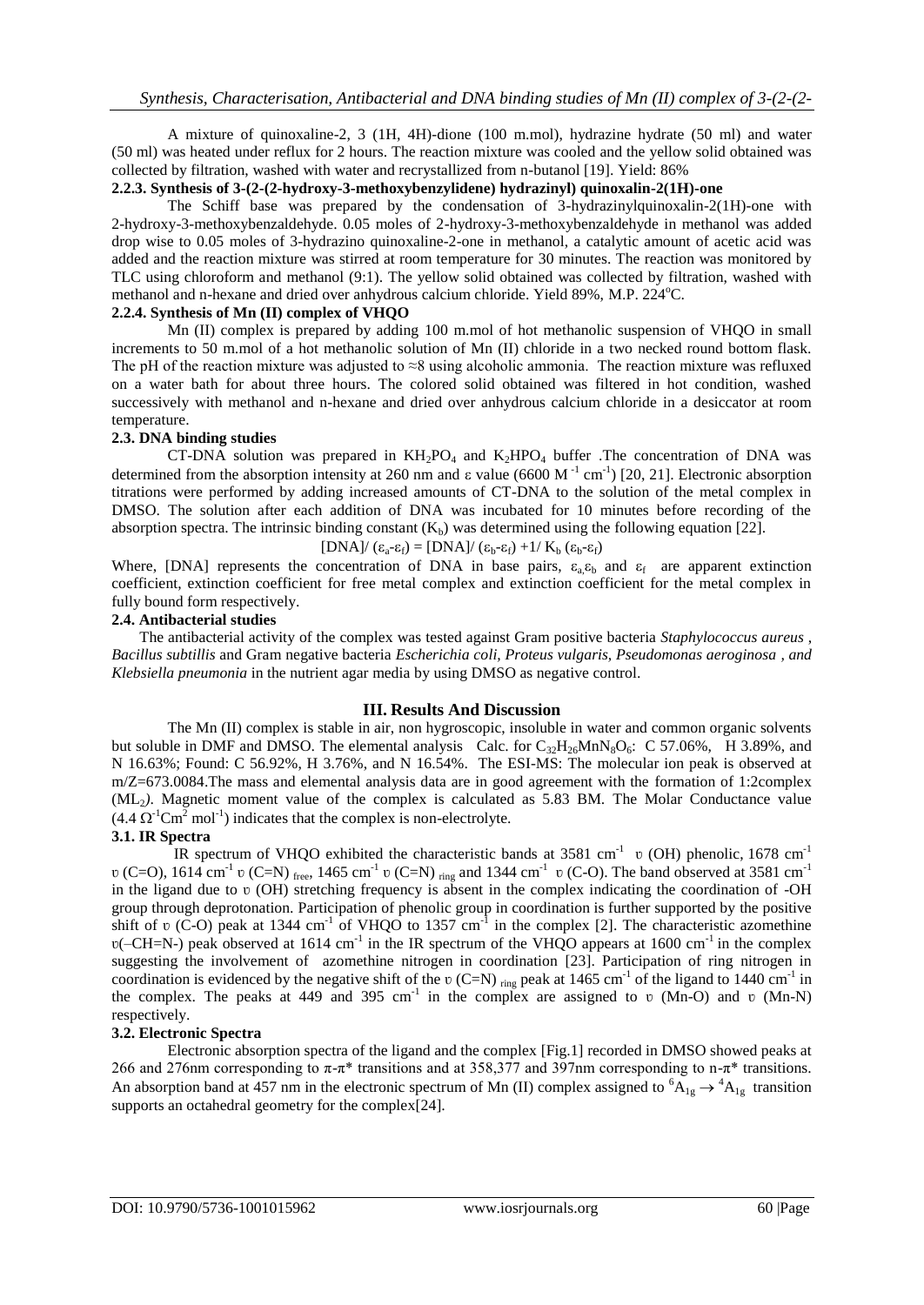

**Fig.1.** Electronic absorption spectra

## **3.3. TGA-DTA**

Thermo gravimetric analysis (TGA) and Differential Thermal analysis (DTA) of the Mn(II) complex [Fig.2] indicate no appreciable weight loss up to  $300^{\circ}$ C and no endotherm and hence absence of lattice water as well as coordinated water. The complex decomposes in two stages between  $300^{\circ}$ C and  $400^{\circ}$ C as indicated by the exotherms.



**Fig .2.**TG-DTA of Mn(II) Complex

Based on the spectral and analytical data, the proposed structure of the complex is shown in Fig.3



**Fig.3**. Proposed structure of Mn (II) complex of VHQO

## **3.4. DNA binding studies**

The mode of binding of CT- DNA with Mn (II) complex was evaluated by electronic absorption titrations using the solution of the Mn (II) complex in DMSO [Fig.4]. The  $K_b$  values were determined by the ratio of the slope to the intercept in the plots of  $[DNA]/(\epsilon_a-\epsilon_f)$  vs  $[DNA]$ . Significant hypochromism was noticed on increasing concentration of CT-DNA, indicating intercalation mode of binding of the complex with DNA [25]. The  $K_b$  value 4.416 x 10<sup>6</sup> (M<sup>-1</sup>) indicate the strong affinity of the complex to bind with DNA.